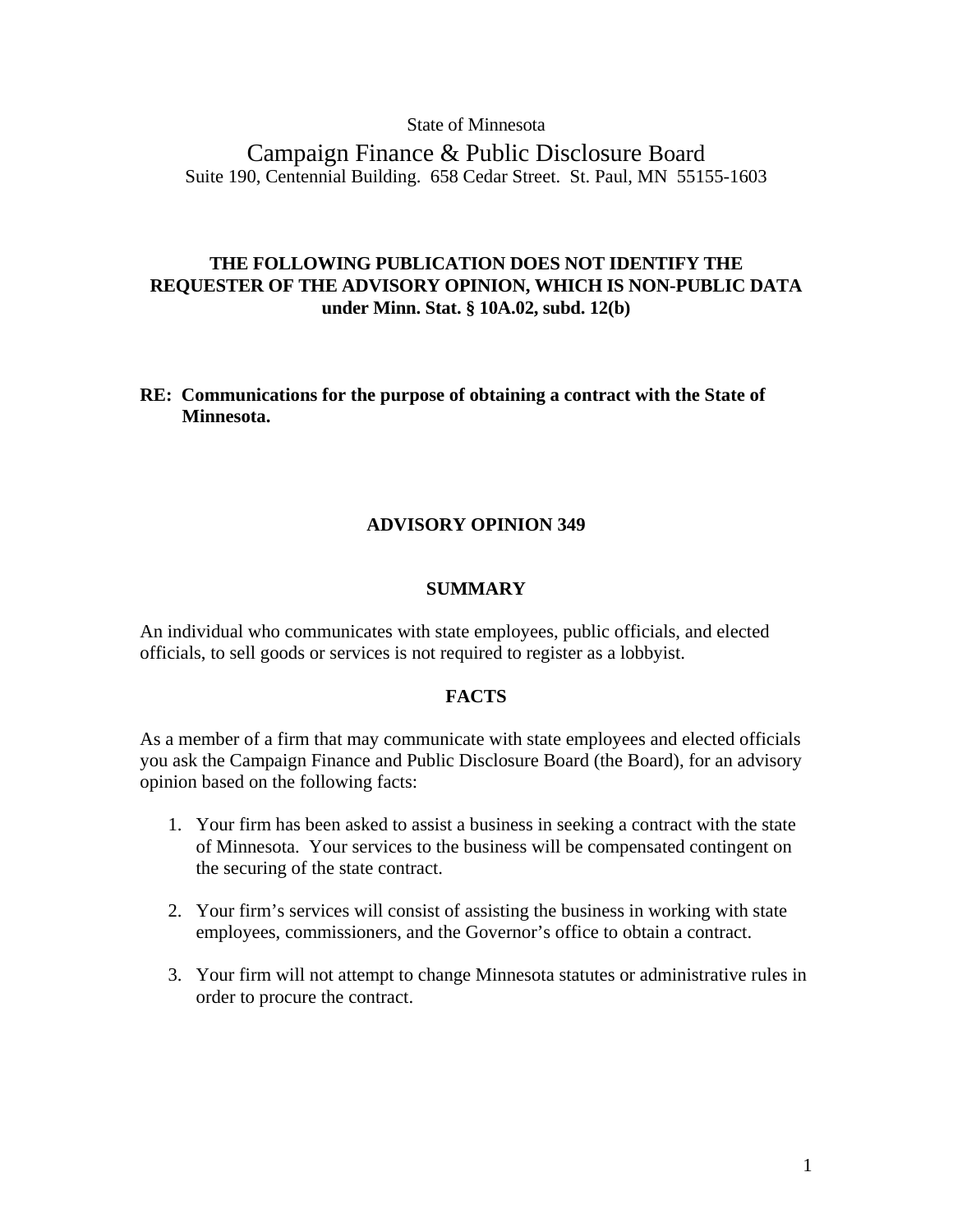## **ISSUE ONE**

Do the described services constitute lobbying under Minnesota Statutes or Administrative Rules?

## **OPINION**

No. The purpose of the proposed communication with state employees and elected officials is to secure a state contract. The effort to secure the contract will not require legislative action or the amendment, adoption, or repeal of an administrative rule. Minn. Stat. §10A.01, subd. 21, (1), provides in part that a lobbyist means an individual "…attempting to influence legislative or administrative action, or the official action of a metropolitan governmental unit, by communicating or urging others to communicate with public or local officials;" For the purposes of Chapter 10A "administrative action" is defined in Minn. Stat. §10A.01, subd. 2, as an action to amend, adopt, or repeal an administrative rule under the provisions of Minnesota Statutes Chapter 14. Additionally, Minn. Stat. §10A.01, subd. 21, (6), provides that lobbying does not include activities of "an individual while engaged in selling goods or services to be paid for by public funds;"

### **ISSUE TWO**

May your firm be compensated for the services described in the facts of this advisory opinion on a contingency basis?

#### **OPINION**

Yes. As provided in the answer to issue one the services that may be provided by your firm do not constitute lobbying under the provisions of Chapter 10A. Therefore, the prohibition on compensating lobbying services on a contingency basis found in Minn. Stat. §10A.06 does not apply.

Issued August  $27, 2003$ 

 Clyde Miller, Chair Campaign Finance and Public Disclosure Board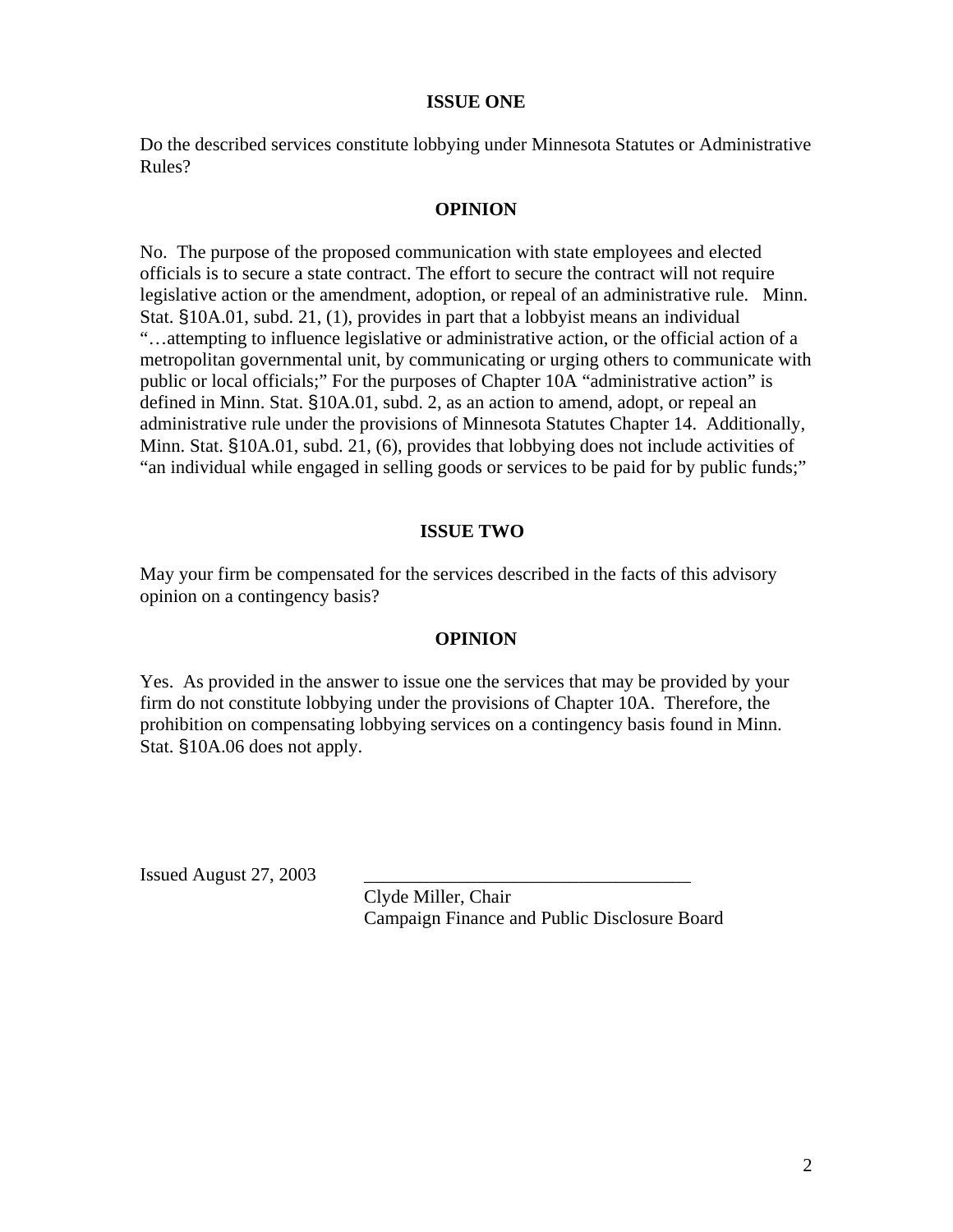# **Cited Statutes**

# **10A.01 Definitions**.

Subd. 2. **Administrative action**. "Administrative action" means an action by any official, board, commission or agency of the executive branch to adopt, amend, or repeal a rule under chapter 14. "Administrative action" does not include the application or administration of an adopted rule, except in cases of rate setting, power plant and powerline siting, and granting of certificates of need under section 216B.243.

# Subd. 21. **Lobbyist.**

(a) "Lobbyist" means an individual:

(1) engaged for pay or other consideration of more than \$3,000 from all sources in any year, for the purpose of attempting to influence legislative or administrative action, or the official action of a metropolitan governmental unit, by communicating or urging others to communicate with public or local officials; or

(2) who spends more than \$250, not including the individual's own traveling expenses and membership dues, in any year for the purpose of attempting to influence legislative or administrative action, or the official action of a metropolitan governmental unit, by communicating or urging others to communicate with public or local officials.

(b) "Lobbyist" does not include:

(1) a public official;

(2) an employee of the state, including an employee of any of the public higher education systems;

(3) an elected local official;

 (4) a nonelected local official or an employee of a political subdivision acting in an official capacity, unless the nonelected official or employee of a political subdivision spends more than 50 hours in any month attempting to influence legislative or administrative action, or the official action of a metropolitan governmental unit other than the political subdivision employing the official or employee, by communicating or urging others to communicate with public or local officials, including time spent monitoring legislative or administrative action, or the official action of a metropolitan governmental unit, and related research, analysis, and compilation and dissemination of information relating to legislative or administrative policy in this state, or to the policies of metropolitan governmental units;

 (5) a party or the party's representative appearing in a proceeding before a state board, commission, or agency of the executive branch unless the board, commission, or agency is taking administrative action;